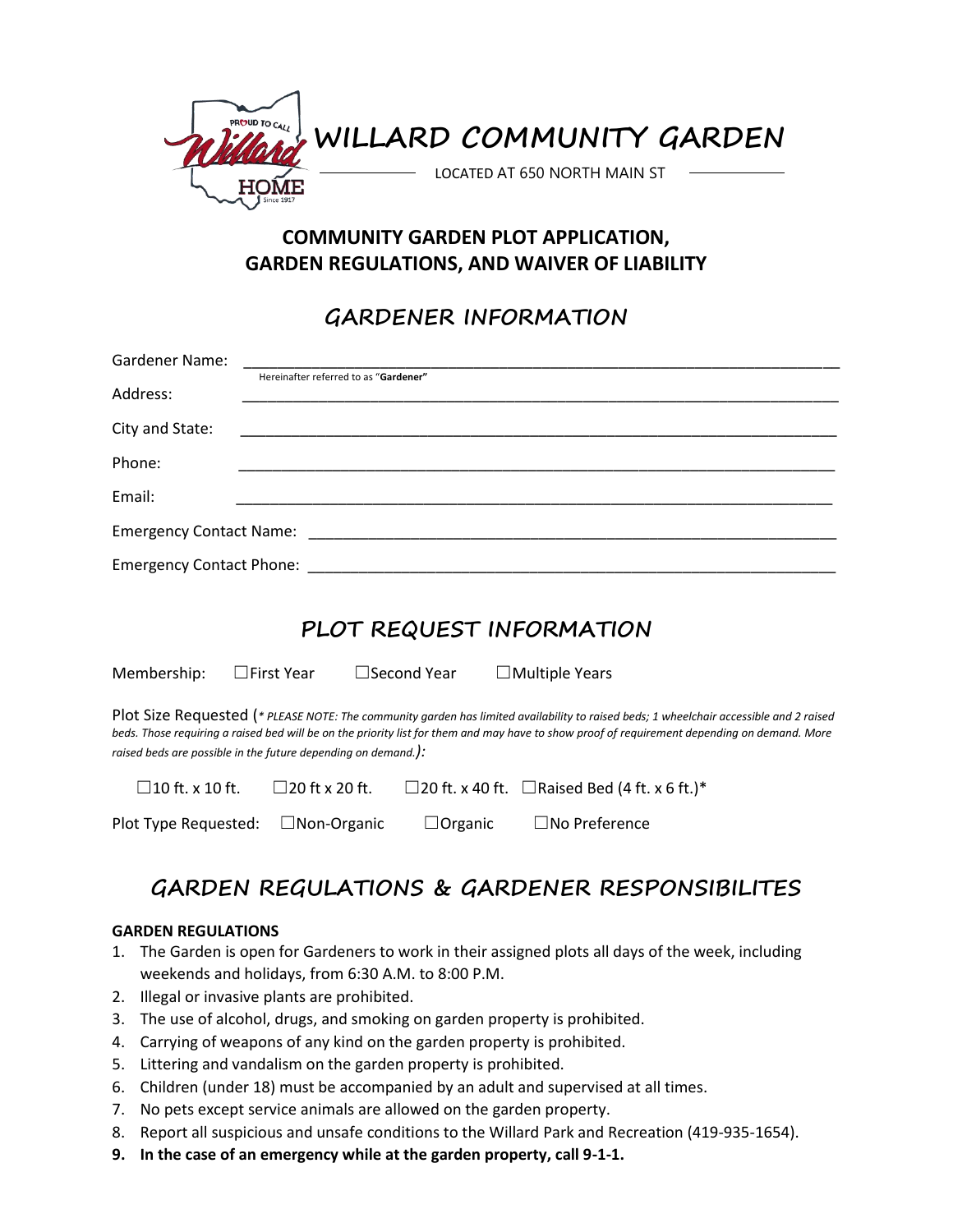## **GARDENER RESPONSIBILTIES**

- 1. Garden plots will be tilled by the City of Willard in late April. All garden plots will be prepared for planting by the assigned Gardeners by May  $1<sup>st</sup>$  (weather depending). Gardeners must have their assigned garden plot(s) planted by June 12<sup>th</sup>, or the plot(s) may be reassigned.
- 2. Each Gardener is responsible for the planting and maintenance of their assigned garden plot. This includes, but is not limited to, spring planting, watering, weeding, harvesting, fall clean up.
- 3. Each Gardener is responsible for providing maintenance duties to their assigned garden plot(s) at least once a week. If any plot remains unattended for more than three (3) weeks, the plot(s) may be reassigned.
	- a. If for any reason a Gardener finds they are unable to maintain their assigned garden plot(s) for a short absence, the Gardener is responsible for making arrangements with other Gardeners to maintain the plot(s) during their absence.
- 4. Each Gardener will be given a key to a lock on the shed located on the garden property for access to communal use tools, supplies, and a water hydrant. Each Gardener is responsible for locking the shed when working in their garden plot(s) and before leaving the garden property to ensure protection for the communal use garden assets.
- 5. Communal use tools, supplies and water are available to all Gardeners in the shed located on the garden property. These tools and supplies are the property of the City of Willard and are not to leave the community garden property.
	- a. Each Gardener is responsible for signing in (upon arrival) and out (upon departure from garden property) on the clipboard located in the shed.
	- b. Each Gardener is responsible for cleaning any tools used and returning them to the proper location within the shed before leaving the garden property.
	- c. Each Gardener is responsible for ensuring that the use of water is never unattended.
	- d. Each Gardener is responsible for turning off the water hydrant before leaving the garden property.
	- e. Report immediately any observance of neglect or damaged communal use tools, supplies, or water to the Willard Park & Recreation (419-935-1654).
	- f. Report immediately any stolen communal use tools, supplies, or water to Willard Police Department at 419-933-2561.
- 6. Be respectful of the community garden and fellow Gardeners.
	- a. Gardeners are prohibited from harvesting any crops from another Gardener's plot(s) without permission from the assigned plot Gardner.
	- b. Each Gardener is responsible for ensuring that no plants are planted or placed in such a way as to shade or encroach on another Gardener's plot.
	- c. Each Gardeners is responsible for ensuring that the garden paths be kept free and clear of all obstacles.
		- i. Hoses must be run along paths (not through other plots) and disconnected after use.
	- d. Each Gardener is responsible for throwing away trash in the onsite trashcan.
	- e. Each Gardener is responsible for placing weeds, dead plants, etc. in the marked compost area on the property.
- 7. Garden plots designated organic, must be planted and maintained organic throughout the year. This includes the use of organic seedlings or plants and applying organic treatments.
- 8. Pesticides may be applied to the Gardeners plot(s) only. Herbicides are prohibited to be used in the community garden.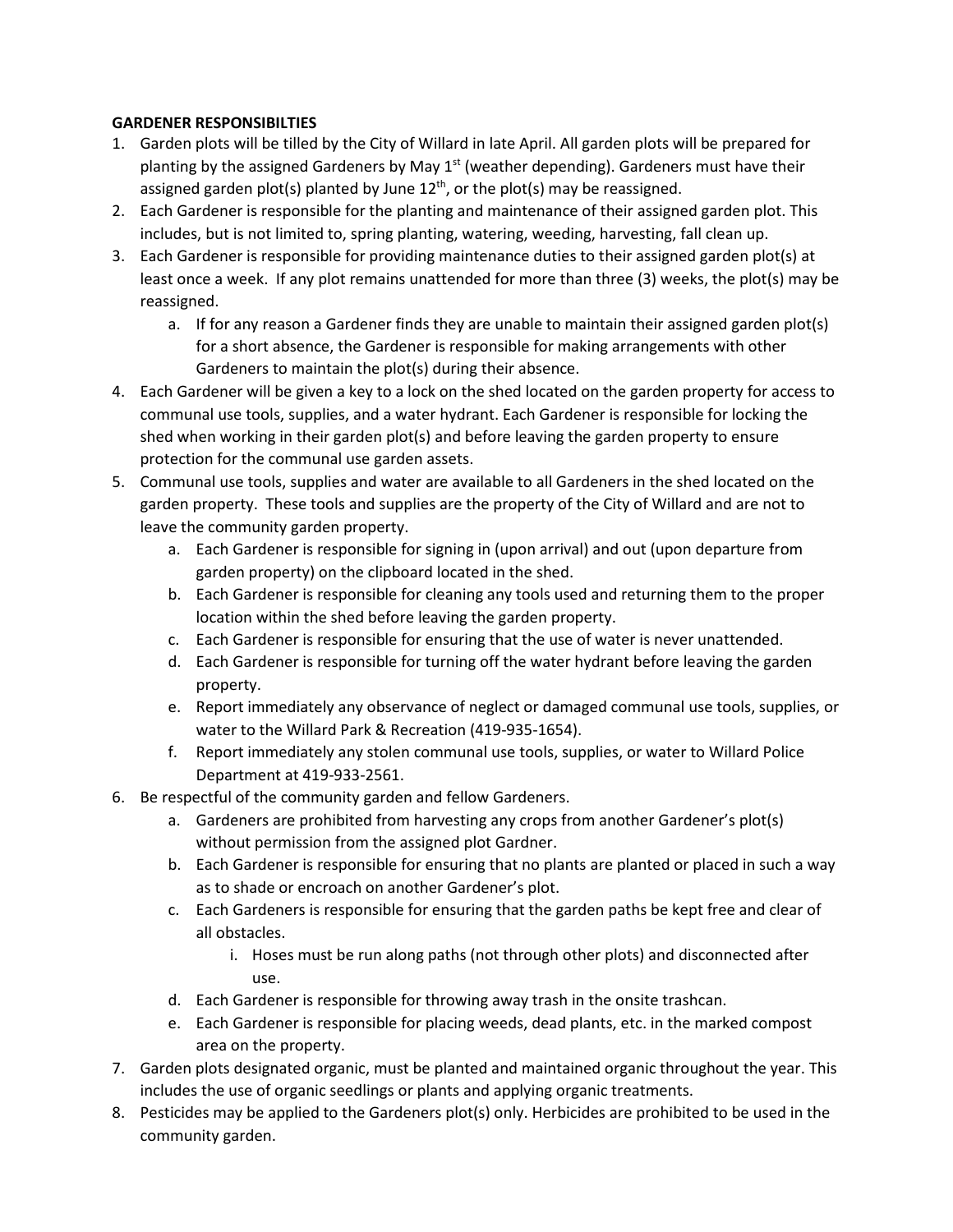- 9. Diseased and infected plants should be removed from the garden and disposed of immediately and properly.
- 10. Any personal garden tools or supplies must be stored within each Gardener's plot(s). The City of Willard is not responsible for tools or personal property left unattended or stolen on the garden property.
- 11. At the end of the growing season, each Gardener is responsible for cleaning their assigned plot(s) of all weeds, plants, weed-blocking materials, tools, supplies and anything else leaving the plot(s) as clear as they were found in the spring. Gardeners must have their assigned garden plot(s) cleaned by October 31<sup>st</sup>.
- **12.** Preference is given to current garden participants for the following year. Returning garden participants may request the same location or a different location. Garden participants requesting more than one (1) plot will be at the discretion of the City of Willard.

# **WAIVER OF LIABILITY, RELEASE AND INDEMNIFICATION AGREEMENT**

## **1. GARDEN PLOTS**

- **1.1 Plot(s).** Gardener has the right to use to Plot(s) \_\_\_\_\_\_ (the "Plot") in the Garden. Gardener may use the Box from \_\_\_\_\_\_\_\_\_\_\_\_\_\_\_\_\_\_\_to \_\_\_\_\_\_\_\_\_\_\_\_\_\_.
- **1.2 Rules.** Gardener understands that everyone using the Garden must comply with the Garden Regulations & Gardener Responsibilities (the "**Garden Regulations**") listed above. The Garden Regulations are subject to change as needed and are at the discretion of the City of Willard. The Garden Regulations cover a number of topics, including access, use of plots, communal use items (shed, tools, supplies, and water), gardener conduct, communication, and termination. Gardener confirms that Gardener has read the Garden Regulations, that Gardener will comply with them at all times and that Gardener understand that compliance with the Garden Regulations is a requirement of Gardener's continued participation in the Garden.
- **1.3 No Transfers.** Gardener cannot sell or lease Gardener's right to use the Plot, or otherwise allow anyone to use it on a regular basis.

### **2. LIABILITY WAIVER, RELEASE, INDEMNIFICATION AND ACKNOWLEDGEMENTS**

- **2.1 Awareness of Risk.** Gardener understands that Gardener's participation in the Garden has the inherent risk of death or injury to Gardener or Gardener's guests, and of damage to Gardener's property. These risks may result not only from Gardener's own actions or inactions, including overexertion, but also from the actions or inactions of other gardeners or City of Willard. These risks may also arise from the condition of the land where the Garden is located, or the equipment and tools available at the Garden, or the weather or other environmental or local conditions. Gardener also understands that hazardous conditions may exist at the Garden and that other gardeners may be unskilled.
- **2.2 Assumption of Risk.** Gardener assumes full responsibility for any and all risks of death, bodily injury or property damage, including, without limitation, those identified in Section 2.1, caused by or arising from Gardener's direct or indirect participation in the Garden, regardless of the cause, even if that risk is caused by other persons' negligence, whether passive or active.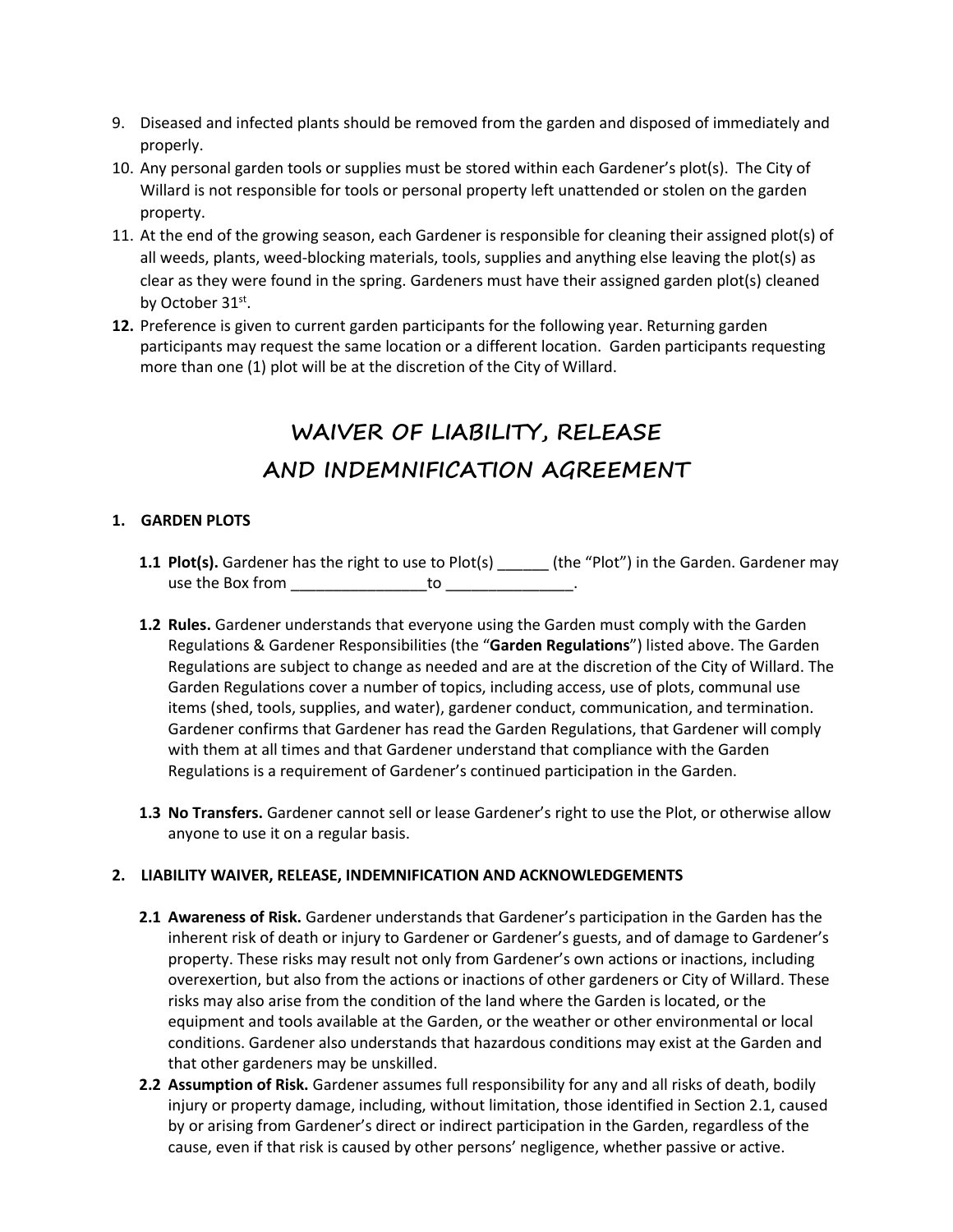- **2.3 Waiver and Release of Claims.** Gardener waives and releases any claims against the City of Willard and the City of Willard's directors, officers, agents, employees, volunteers, and affiliates (collectively, the "Released Parties"), for any liability, loss, damages, or claims resulting from death, injury, or property damage, to Gardener, third parties, or any property, that occur while Gardener or Gardener's guests are in the Garden, whether caused by active or passive negligence by any of the Released Parties or any other persons. Gardener agrees not to sue any of the Released Parties based on these waived and released claims. Gardener understands that the City of Willard would not permit Gardener to participate in the Garden without Gardener's agreeing to these waivers and releases.
- **2.4 Medical Care Waiver.** Gardener waives and releases any claim against the Released Parties arising out of any first aid, treatment, or medical service, including the lack of such or timing of such, rendered in connection with Gardener's participation in the Garden. Gardener understands that Gardener is not covered by or eligible for any insurance, health care, worker's compensation, or any other benefits maintained by the City of Willard.
- **2.5 Indemnification.** Gardener will indemnify and hold the Released Parties harmless from and against any and all claims, liabilities, losses, damages, expenses and attorneys' fees (together, "losses"), including, without limitation, losses arising from any death, property damage or injury of any nature whatsoever that may be suffered by Gardener or Gardener's guests or any other person in a relationship with Gardener, which may arise directly or indirectly from (i) Gardener's or their presence or participation in the Garden or (ii) any breach by Gardener of this Agreement, except to the extent the loss is caused by the gross negligence or willful misconduct of the City of Willard.
- **2.6 Publicity.** Gardener consents to the unrestricted use in any form of any photographs, interviews, videotapes, film, other visual or auditory recordings, or any other medium, including the internet, of Gardener or Gardener's guests that we or others may create in connection with Gardener's or Gardener's guest's participation in the Garden. Gardener waives any right to inspect or approve the finished product. Gardener is not entitled to any compensation for creation or use of the finished product.

### **3. TERMINATION**

**3.1 Failure to Comply with Agreement or Garden Regulations.** The City of Willard may terminate Gardener's right to use the Plot if Gardener fails to comply with this Agreement or with the Garden Regulations, through the process described in the Garden Regulations.

### **4. OTHER PROVISIONS**

**4.1 Entire Agreement, Severability and Modification.** This Agreement, together with the Garden Regulations, is the complete agreement between Gardener and the City of Willard concerning the Garden. If any provision in this Agreement is held invalid or unenforceable, the other provisions will remain effective, and the invalid or unenforceable provision will be considered modified so that it is valid and enforceable to the maximum extent permitted by law. This agreement may be modified only as stated in a written document signed by both Gardener and the City of Willard.